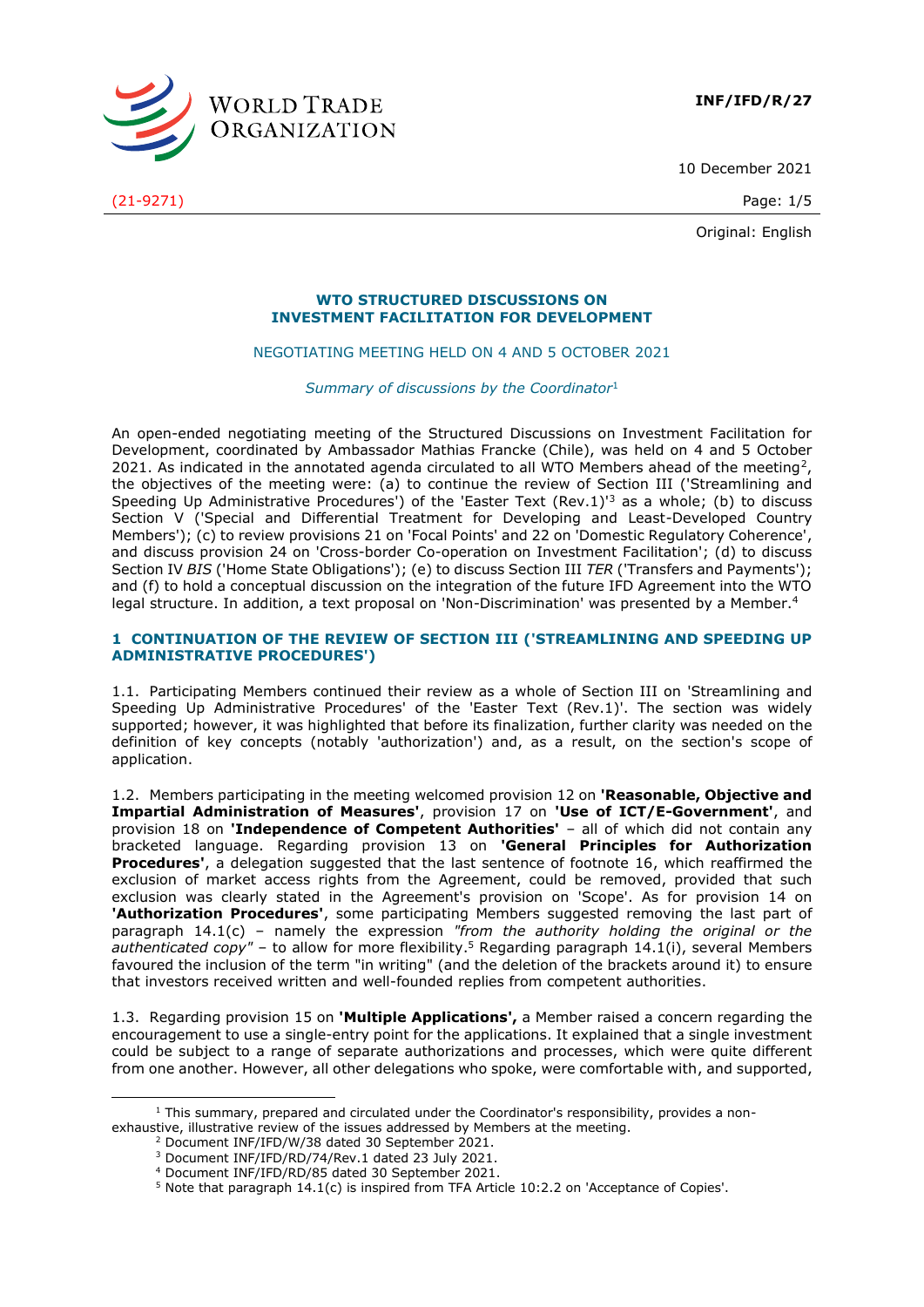the language of provision 15 including the bracketed last sentence (*"Members may use the single information portal referred to in paragraph 7.1 under Section II for that purpose*"), given the very flexible language used.

1.4. In paragraph 1 of provision 16 on **'Authorization Fees'**, participants supported the inclusion of the term 'investment activities' to replace the language spelling out the whole investment lifecycle<sup>6</sup> – provided an agreement could be reached on the definition of 'investment activities'. In this context, a delegation reiterated its position that the definition of 'investment activities' should exclude the pre-establishment phase (i.e., the establishment and acquisition of an investment). Regarding paragraph 16.2, a participant asked whether some flexibility could be added to its wording owing to the fact that, in its legal system, authorization fees came into force only upon their publication (making it difficult for it to foresee a time period between the publication and the entry into force of such fees). Another Member noted the use of different wordings for emergency situations in the future Agreement: whereas paragraph 16.2 used the phrase "except in urgent circumstances" (based on TFA), paragraph 5.1 mentioned "except in emergency situations". Regarding provision 16 *BIS* on **'Authorization Fees – Financial Services',** a delegation enquired whether the same footnote as currently attached to paragraph  $16.1<sup>7</sup>$  should also be included in paragraph 16.3. Concerning provision 19 on **'Appeal and Review'**, participants supported the inclusion of the term "or procedures" (and deletion of the brackets around it) in paragraph 19.1. A Member was still reviewing the bracketed language in paragraph 19.3(b). <sup>8</sup> Lastly, on provision 20 on **'Periodic Review'**, participants supported the inclusion of the terms "measures of general application within the scope of this Agreement" in paragraph 20.1 and suggested removing the reference to the World Bank's ease of doing business index in paragraph 20.3, due to its discontinuation.<sup>9</sup>

## **2 DISCUSSION ON SECTION V ('SPECIAL AND DIFFERENTIAL TREATMENT FOR DEVELOPING AND LEAST-DEVELOPED COUNTRY MEMBERS' – S&DT)**

2.1. Under this agenda item, participants discussed 'Draft Text'<sup>10</sup> prepared by the Coordinator on provision 25 on **'General Principles'** of Section V, which was overall well received. This provision was deemed key as it lays the ground for the subsequent, more operational S&DT provisions in that Section. The 'Draft Text', which built on Members' text proposals as well as past discussions, aimed at streamlining those proposals, in order to allow participants to focus on key text alternatives. As to the different formulations for providing Technical Assistance and Capacity Building (TACB) in paragraph 25.2, participants expressed diverging views – some supported the use of the term 'shall'; while others favoured the term 'should' in line with the Trade Facilitation Agreement (TFA) approach. The latter group emphasized the need for balance between the possibility for recipients to selfdesignate and the requirement for donors to provide TACB. Participants also discussed the different formulations relating to TACB in the context of needs assessments, which were deemed important to help developing and least-developed countries with the categorization of provisions. Two delegations announced their intention to submit a text proposal on self-assessment to help clarify Members' understanding on this issue. Regarding provision 29 on **'Technical Assistance and Capacity Building'**, the same two delegations invited interested Members to participate in consultations to develop common ground and a possible text on S&DT and notably on TACB, ahead of MC12.

# **3 TEXT PROPOSAL ON 'NON-DISCRIMINATION'**

3.1. Participants discussed on a preliminary basis a **text proposal on 'Non-Discrimination'** recently submitted by a Member as an alternative to the provision on Most-Favoured Nation (MFN) treatment. The proponent explained that its proposal, which departed from MFN language commonly used in WTO Agreements, aimed at avoiding the use of the term 'treatment'. Instead, it focused on the principle of 'non-discrimination' with respect to the application of provisions in the future IFD

<sup>9</sup> See the full statement on *'World Bank Group to Discontinue Doing Business Report'* 

<sup>&</sup>lt;sup>6</sup> Namely the phrase "the establishment, acquisition, expansion, management, conduct, operation and sale or other disposition of an investment".

 $^7$  The footnote states: "Authorization fees do not include fees for the use of natural resources, royalties, payments for auction, tendering or other non-discriminatory means of awarding concessions, or mandated contributions to universal service provision".

<sup>&</sup>lt;sup>8</sup> Bracketed language in paragraph 19:3(b): "; and a decision based on the evidence and submissions of record or, where required by its law, the record compiled by the administrative authority".

<sup>&</sup>lt;sup>10</sup> 'Texts for Discussion at the Negotiating Meeting on 4 – 5 October 2021', restricted document without document symbol, dated 28 September 2021; p. 3.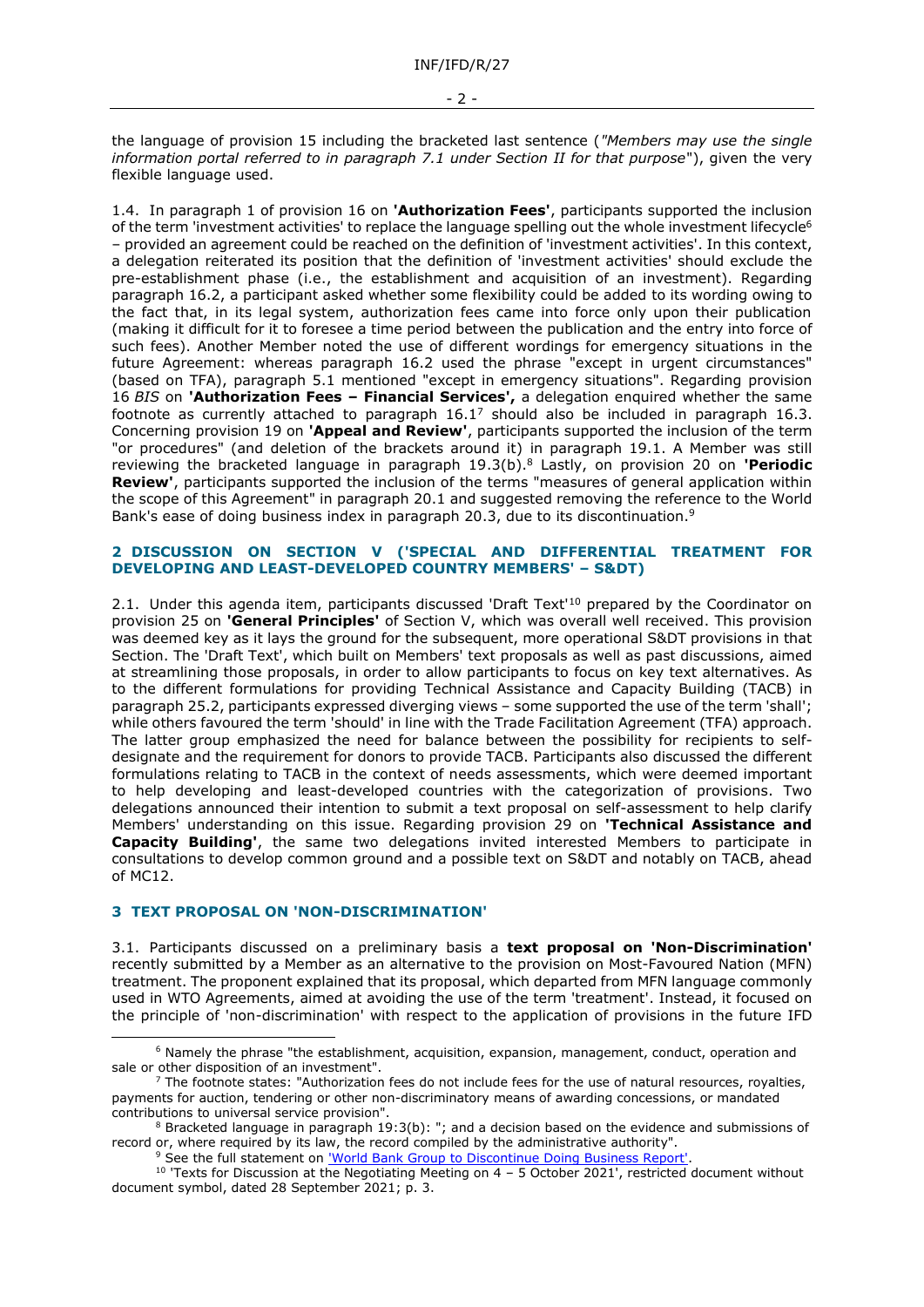Agreement. Several participants welcomed the proposal, viewing it as in line with the nature of the IFD Agreement and as a good basis for discussion. In the ensuing discussion, questions were raised on the interpretation of the term 'other Members' in the first paragraph of the text proposal; as well as on the absence of an exception for Bilateral Investment Treaties (BITs) and the absence of a reference to the non-importation clause – unlike the proposed alternative provisions on MFN treatment. Some Members questioned such a departure from well-known language. Many participating Members were still considering the proposal and said they would revert back with comments at the next meeting.

#### **4 DISCUSSION ON SECTION IV ('FOCAL POINTS, DOMESTIC REGULATORY COHERENCE AND CROSS-BORDER COOPERATION')**

4.1. Participating Members reviewed provision 21 on **'Focal Points'**, focusing on the two remaining bracketed phrases. A number of participants saw value in including, in paragraph 21.3, examples of additional functions that focal points could carry out (such as seeking to resolve problems of investors); while two Members preferred not to include such examples. Two other Members asked for clarifications on the difference between the functions of focal points laid out, respectively, in paragraphs 21.1(a) and (b). A delegation answered that paragraph 21.1(a) concerned situations in which an investor submitted a question to the focal point; whereas paragraph 21.1(b) related to assisting investors to obtain information from competent authorities, including assistance with administrative procedures. Participants welcomed provision 22 on **'Domestic Regulatory Coherence'**, which did not contain any brackets.

4.2. Regarding provision 24 on **'Cross-Border Co-operation on Investment Facilitation'**, the Coordinator presented further streamlined 'Revised Draft Text' prepared under his own responsibility.<sup>11</sup> While many participants welcomed the 'Revised Draft Text' as adequately reflecting previously expressed comments, two Members were still analysing it and thus had to reserve their position. Questions were asked about the definition of "domestic investors" and what the "exchange of information on domestic investors" was supposed to cover (both in paragraph 24.2(b) of the 'Revised Draft Text'). Participants considered that the indicative list of cooperation areas among Members' competent authorities should not be too prescriptive. They viewed sub-paragraphs 24.2(f) and (g), originally proposed by a Member<sup>12</sup>, as pertaining to investment *promotion* (rather than facilitation) and thus, as going beyond the scope of the IFD Agreement. Finally, two participating Members questioned the need to include language on bilateral cooperation – in addition to multilateral cooperation – in the IFD Committee.

# **5 DISCUSSION ON SECTION IV BIS ('HOME STATE OBLIGATIONS')**

5.1. Participating Members discussed a text proposal submitted by two Members on **'Home State Obligations'** included in Section IV *BIS* of the 'Easter Text (Rev.1)'. <sup>13</sup> Some participants reiterated their concerns about whether this provision was within the scope of the Agreement, arguing that some of its elements pertained to investment promotion. Other Members viewed that some elements in the text proposal, which were linked to transparency and the sharing of experiences in the Committee, could be included in the future Agreement, under the relevant provisions. Some participants reiterated their concerns regarding the sharing of information on the operations of individual companies/investors as well as on adopting measures to facilitate *outward* investment – which, they argued, was not covered by the future Agreement. The proponents informed that they would revisit their text proposal in view of submitting a revised proposal.

#### **6 DISCUSSION ON SECTION III TER ('TRANSFERS AND PAYMENTS')**

6.1. Under this agenda item, Members discussed Section III *TER* (**'Transfers and Payments'**) of the 'Easter Text (Rev.1)', which includes the revised proposal submitted by a Member.<sup>14</sup> The proponent reiterated the relevance of its proposal in particular to the pre-establishment phase of the investment lifecycle. It emphasized that the proposal did not pertain to investment protection, which is explicitly excluded from the scope of the future IFD Agreement. A delegation supported the

 $11$  'Texts for Discussion at the Negotiating Meeting on  $4 - 5$  October 2021', restricted document without document symbol, dated 28 September 2021; p. 2.

<sup>&</sup>lt;sup>12</sup> See section 2.2 of document INF/IFD/RD/83; p.3.

<sup>13</sup> Document INF/IFD/RD/80; pp. 1-2.

<sup>&</sup>lt;sup>14</sup> Document INF/IFD/RD/76.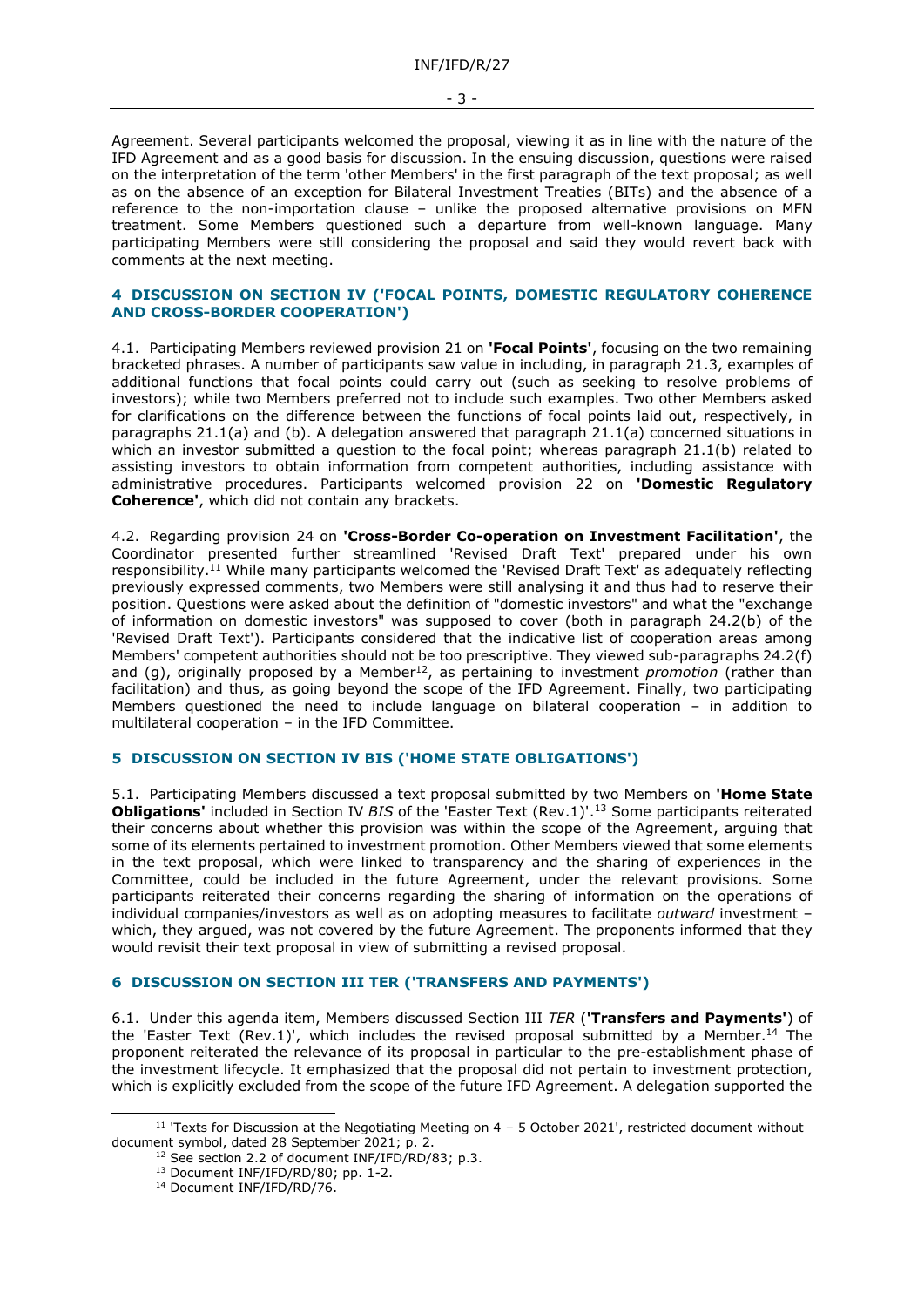proposal, whereas another delegation expressed reservations on the text and held the view that it went beyond the scope of the future IFD Agreement. The proponent informed that it would consult with individual delegations to see how their specific concerns could be addressed.

# **7 CONCEPTUAL DISCUSSION ON THE INTEGRATION OF THE FUTURE IFD AGREEMENT INTO THE WTO LEGAL STRUCTURE**

7.1. Following upon an academic discussion on the 'possible options to give legal effect to the outcome of the negotiations on investment facilitation for development' held on 31 May 2021, participants for the first time discussed among themselves the **integration of the future IFD Agreement into the WTO legal structure**, based on guiding questions circulated by the Coordinator.<sup>15</sup> While recognizing that the integration of negotiated outcomes from Joint Statement Initiatives into the WTO legal structure was a systemic issue that went beyond investment facilitation for development and was linked to the broader WTO reform discussion, participants discussed the different legal options namely: incorporation as a stand-alone agreement either as an Annex 4 or as an Annex 1 Agreement<sup>16</sup>; incorporation in GATT/GATS schedules; or IFD Agreement applied on a provisional basis with a view to its future incorporation into the WTO legal structure. While discussing these options, participants had in mind the *specificities* of the IFD Agreement, namely its scope (coverage of both, goods and services sectors); the *erga omnes* application of most of its provisions, which would *de facto* be implemented on a non-discriminatory basis, thereby benefiting all WTO Members; and its strong development component providing for comprehensive technical assistance and capacity building for its implementation.

7.2. In general, participants stressed that the *'first-best option'*, by far, was to achieve a multilateral outcome, thus under Annex 1 of the WTO Agreement. In this regard, they highlighted that the IFD Agreement aimed at helping *all* Members, particularly developing and LDC Members, to implement investment facilitation reforms to attract and increase investment flows. Several participants stressed the fact that the IFD initiative had been launched by developing countries, and that over a hundred Members were currently participating in the negotiations.

7.3. Highlighting the pro-multilateral nature of the IFD initiative, participants discussed the *pros*  and *cons* of the different above-mentioned legal options for incorporating the results of the negotiations in the WTO rulebook. Given the specificities of the future IFD Agreement, most participants considered that incorporating it as a stand-alone Annex 4 'Plurilateral Agreement', applied on an MFN-basis (or with its benefits accruing to all WTO Members), would be a valid '*secondbest option'*. Participants were cognisant that this option would, like the first-best option, equally require consensus. A delegation flagged that, in its interpretation, although an Annex 4 Agreement would not create any obligations or rights for non-participants, nothing prevented participants from *voluntarily* extending the benefits to non-participants. Regarding the inclusion of an MFN provision in the future Agreement, participants viewed that, although it could facilitate the consensus required, the decision to integrate the outcome of the IFD negotiations into the WTO legal structure critically depended on other factors – notably on political trade-offs in the broader WTO context, WTO reform issues, etc.

7.4. While some participants were open to explore the 'scheduling approach', most considered that this approach was not appropriate notably given the scope of the future IFD Agreement (covering both goods and services). It was argued that scheduling obligations related to investment in goods and services respectively under GATT and GATS schedules of commitments could result in a piecemeal approach and a fragmentated, sub-optimal implementation of the Agreement. A participant stated that the inclusion into schedules of commitments could create expectations that the IFD Agreement covered market access. Other options discussed included the possibility of amending the WTO Agreement to create a new 'Annex 5' to incorporate the outcomes of 'open plurilateral' initiatives, as well as adopting the future IFD Agreement on a provisional/interim basis **pending its incorporation into the WTO Agreement.** A participant highlighted the need to think 'out of the box' and stated that it was exploring the possibility of resorting to Article IX of the WTO Agreement on 'Decision-making'. While stating their readiness to explore the different options more

<sup>&</sup>lt;sup>15</sup> Guiding questions prepared by the Coordinator, circulated to all WTO Members on 29 September 2021.

<sup>&</sup>lt;sup>16</sup> Pursuant, respectively, to Article X:9 and X:1 of the WTO Agreement.